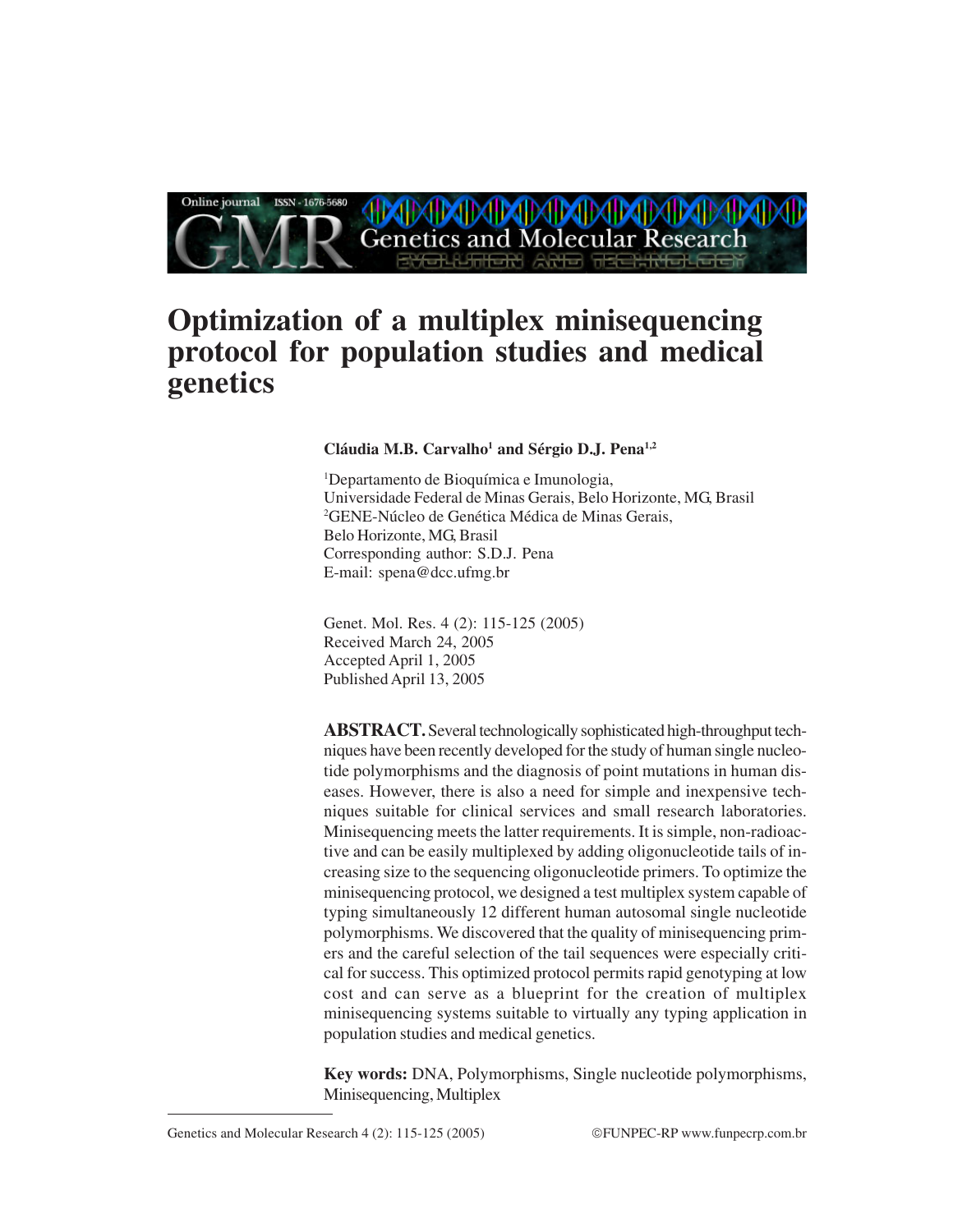# **INTRODUCTION**

The Human Genome Project has produced a large amount of genetic data, including the identification of more than ten million single nucleotide polymorphisms (SNPs) that are available in public databases (e.g., dbSNP: http://www.ncbi.nlm.nih.gov/SNP and TSC: http://snp.cshl.org). Because of their abundance and widespread genomic distribution, SNPs have become the most useful genome markers in human molecular genetics and are used in gene mapping (Rioux et al., 2001; Ozaki et al., 2002; Kammerer et al., 2005), in population genetics and in evolutionary studies (Underhill et al., 2001; Sanchez et al., 2003; Liljedahl et al., 2003; Shriver et al., 2004) as well as individual identification markers in forensic applications (Syvanen et al., 1993; Just et al., 2004; Inagaki et al., 2004). Moreover, point mutations, which are studied using the same techniques as SNPs, have a fundamental importance in molecular medicine, as causative agents of human diseases (Amir et al., 1999; Lai et al., 2001; Prokunina et al., 2002; see Human Gene Mutation Database at http://archive.uwcm.ac.uk/uwcm/mg/hgmd0.html).

Several molecular methodologies have been developed for discovery and genotyping of SNPs, as reviewed by Syvanen (2001) and Kwok and Chen (2003). SNP discovery relies mostly on direct DNA sequencing or on denaturing high-performance liquid chromatography (dHPLC), while SNP genotyping methods rely on methodology for allelic discrimination (Kwok and Chen, 2003). Very advanced techniques have been developed with amazing throughput capabilities. For instance, recently Hinds et al. (2005) used a microarray platform to type simultaneously 1,586,383 SNPs in 71 Americans of European, African, and Asian ancestry!

In spite of these fantastic advances, most clinical services and small research laboratories still make extensive use of the rather inefficient restriction fragment length polymorphism approach to genotype SNPs (Gibbs et al., 1986; Lander and Botstein, 1986; Dietz-Band et al., 1990; Santos et al., 1996; Bazrafshani et al., 2000; Haak et al., 2004) and diagnose diseases. Although restriction enzyme digestion of PCR products is a simple technique, it is not amenable to automation and cannot be used in a multiplex format. Thus, there is a need to develop multiplex techniques that are efficient and yet simple enough to be used in unsophisticated laboratories.

In 1990, Syvanen et al. first proposed the technique of primer extension (minisequencing) for SNP genotyping. The same group later made several alterations on the method, substituting fluorescent labels for radioactivity and introducing several improvements (Syvanen, 1999). In order to set up an efficient and yet simple and low-cost technique for SNP typing, we decided to optimize Syvanen's extension primer technique in a multiplex format. As a model test, we constructed a multiplex system with 12 polymorphic SNPs. We here demonstrate the applicability of this method, which indeed has proven to be easy, uncomplicated and yet highly effective.

# **MATERIAL AND METHODS**

#### **DNA samples**

In the development of the minisequencing protocol we used DNA samples from white Brazilian individuals as described previously (Alves-Silva et al., 2000; Carvalho-Silva et al., 2001). DNA samples from 200 unrelated individuals were mixed in a pool to verify allele heterozygosity.

Genetics and Molecular Research 4 (2): 115-125 (2005) www.funpecrp.com.br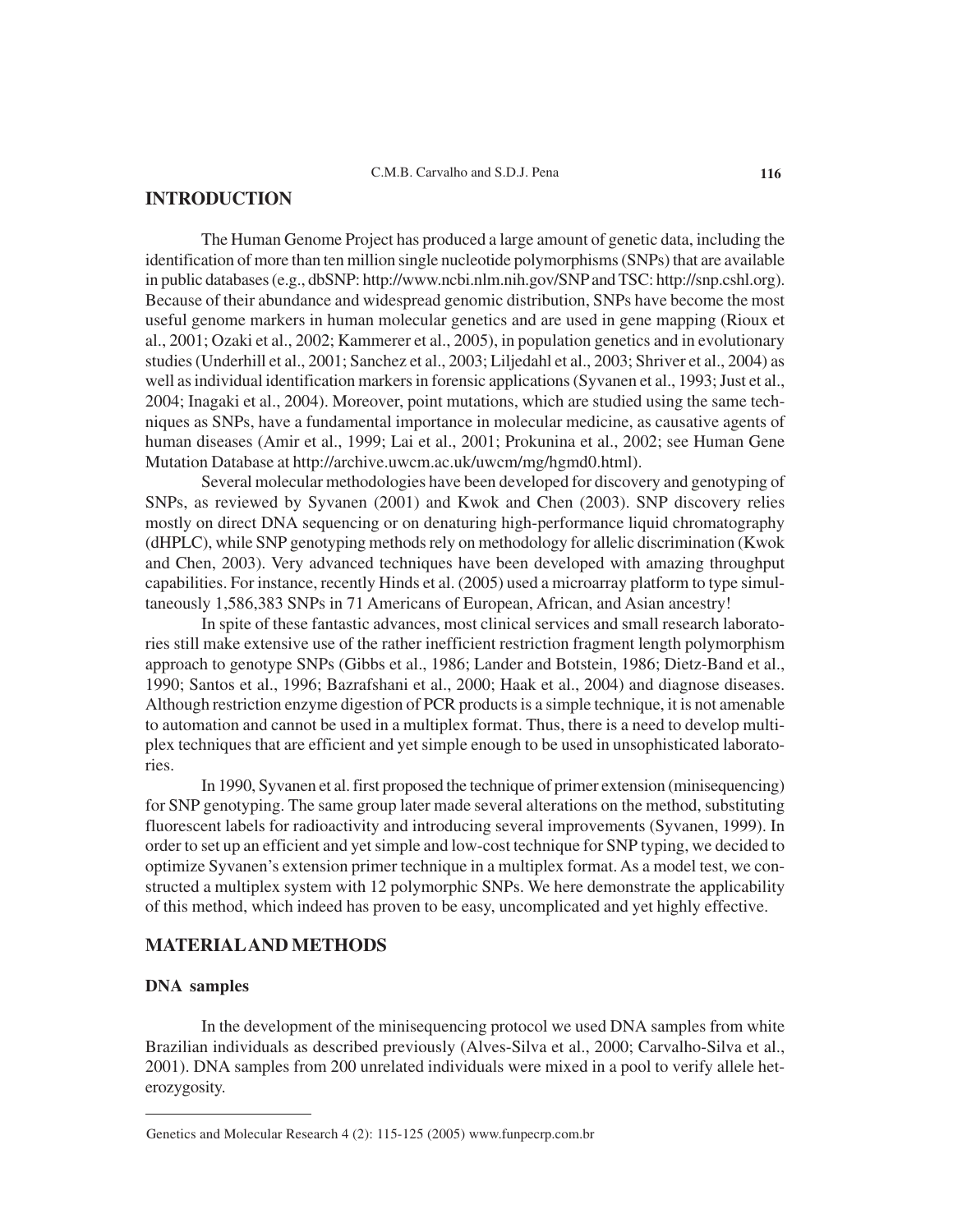#### Multiplex minisequencing **117**

#### **SNP selection and primer design**

We chose SNPs from the public database dbSNP (http://www.ncbi.nlm.nih.gov/SNP/). We picked 15 polymorphisms, each one placed at a different chromosome, all with heterozygosity in the range between 0.4 to 0.6 and all located in introns or the 3'- or 5'-untranslated region of mRNAs. All selected primers were checked for spurious matches with other human sequences using Genome BLAST (http://www.ncbi.nlm.nih.gov/genome/seq/HsBlast.html).

Primers were designed using the primer analysis software *Oligo*, version 4.0 and synthesized commercially. We added a T7 universal tail to one primer of each pair in order to improve multiplex optimization. Detailed information about the primers, the amplified product and the SNP detected by each pair, can be seen in Table 1.

#### **Liquid-phase minisequencing**

Syvanen et al. (1990) were the first to propose the principle of minisequencing, initially using a solid phase format. In contrast, we chose a liquid phase and developed a multiplex typing strategy that can, in principle, be used to study any SNP. Figure 1 shows the principle of the method.

## **PCR**

PCR primers for the 15 SNP amplicons and the T7 primer were combined into a single multiplex reaction, generating different PCR product sizes. The best conditions obtained are provided in Table 1. The primer containing the T7 tail was used at a concentration 10 times smaller than that of the non-tailed primer and the T7 primer. This protocol seems to improve the multiplex results, possibly by making the reaction more uniform. All PCR reactions were done in a volume of 12.5  $\mu$ l with 50 ng genomic DNA, 2.0 mM MgCl<sub>2</sub>, 1x AmpliTaq Gold buffer, 200  $\mu$ M dNTPs, 1 unit *Taq* DNA Polymerase (AmpliTaq Gold; Applied Biosystems, Foster City, CA, USA)*.* Amplification was achieved in an M.J. Research Cycler (M.J. Research, Watertown, MA, USA) and consisted of 95°C for 5 min, followed by 34 cycles for 30 s at 95°C, 30 s at 50°C, 1 min at 72°C, and a final extension for 30 min at 72°C. The PCR products were resolved in 6% polyacrylamide gels and silver stained according to Santos et al. (1993).

#### **ExoSap treatment**

In order to eliminate the excess of primers and dNTPs, the PCR products were digested by an "ExoSAP" mix consisting of 2 units/µl *E. coli* exonuclease I (Exo I) and 0.2 units/ µl shrimp alkaline phosphatase (SAP) and 1x SAP buffer. The enzymes were purchased from the U.S.B. Corporation (Cleveland, OH, USA). Five microliters of PCR product was added to five microliters of ExoSAP mix and incubated at 37°C for 30 min. The enzymes were afterwards inactivated by heating at 80°C for 15 min.

### **Design of minisequencing primers**

Table 2 shows the genotyping primers designed for each SNP. Primers were designed

Genetics and Molecular Research 4 (2): 115-125 (2005) www.funpecrp.com.br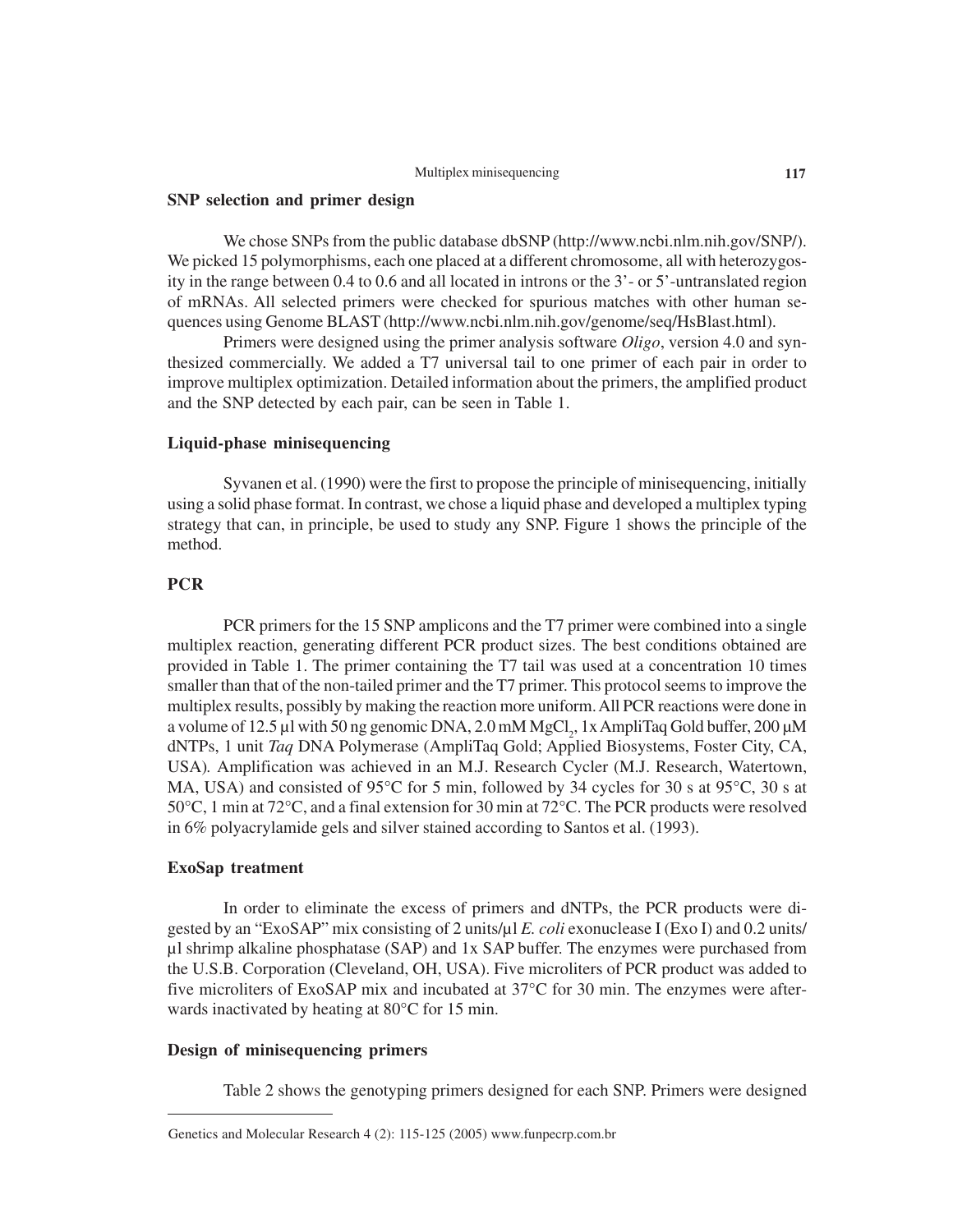| Marker<br>location and<br>dbSNP rs | <b>PCR</b><br>product<br>size (bp) | dbSNP allele<br>frequency in<br>Caucasian<br>population | Primers to amplify flanker SNP regions                                       | Primer<br>concentration<br>in multiplex<br>reaction |
|------------------------------------|------------------------------------|---------------------------------------------------------|------------------------------------------------------------------------------|-----------------------------------------------------|
| 15qrs7322                          | 80                                 | T: 0.594<br>C: 0.406                                    | F: TTT TGA AGA CTC CCA TTT TA<br>R*: TGG TGA AGA CTT TTG GTA                 | $F: 1.15 \mu M$<br>$R: 0.15 \mu M$                  |
| 7prs2069845                        | 90                                 | A: 0.520<br>G: 0.550                                    | F: TTC CCA GTC CTC TTT ACA CC<br>R*: CCC TCT CAC CAT CCC TTT AG              | $F: 0.50 \mu M$<br>$R: 0.05 \mu M$                  |
| 11prs680                           | 98                                 | A: 0.470<br>G: 0.530                                    | F: TGG CCT GGA CTT GAG TCC CTG A<br>R*: ACG AGC GAC GTG CCC ACC TGT          | $F: 0.50 \mu M$<br>$R: 0.05 \mu M$                  |
| 8prs285                            | 109                                | A: 0.410<br>G: 0.590                                    | F*: CTG CTG CCT GCA AGG GTT TTG CT<br>R: AAC AGA AGA AÇA ACA ACA AAA CCC     | $F: 0.05 \mu M$<br>$R: 0.50 \mu M$                  |
| 18qrs1801018                       | 113                                | A: 0.510<br>G: 0.490                                    | F: AGA GGT GCC GTT GGC CCC CGT TGC<br>R*: TTC ATC ACT ATC TCC CGG TTG TCG    | $F: 0.50 \mu M$<br>$R: 0.05 \mu M$                  |
| 2prs512535                         | 138                                | A: 0.450<br>G: 0.550                                    | F: GGT GGG AAA TGG GCA GTG<br>R*: GGA GGC GGA CGA GGA AAA                    | $F: 0.50 \mu M$<br>$R: 0.05 \mu M$                  |
| 3qrs1520137                        | 155                                | A: 0.545<br>G: 0.454                                    | F: AAA AGG CTA CCA GAG AAG AAT A<br>R <sup>*</sup> : CAC ATT TTT TTC CCT CAT | $F: 0.50 \mu M$<br>$R: 0.05 \mu M$                  |
| 9prs944700                         | 172                                | A: 0.470<br>G: 0.530                                    | F: TAG ACC GAC CAT AGA GTT CC<br>R*: TTT TTC TCT CCA CTC TCA GG              | $F: 0.50 \mu M$<br>$R: 0.05 \mu M$                  |
| 10qrs14327                         | 220                                | A: 0.514<br>G: 0.486                                    | F: TTA TTT TAT CGT CGA TTT GG<br>R*: CTG CAC AAA TAT CTT TTA AAG A           | $F: 1.15 \mu M$<br>$R: 0.15 \mu M$                  |
| 13qrs2774030                       | 311                                | A: 0.674<br>G: 0.326                                    | F: GCT CCT CTG CCT TCT GCT<br>R*: CCA CCC ACT CCT AAA GTT                    | $F: 1.15 \mu M$<br>$R: 0.15 \mu M$                  |
| 14qrs2069974                       | 337                                | A: 0.587<br>G: 0.413                                    | F: TCC TCC AAA ATG TGT CCC<br>R*: TGG CTG TTC TTT GTT CTG                    | $F: 1.15 \mu M$<br>$R: 0.15 \mu M$                  |
| 16prs3093319                       | 352                                | A: 0.500<br>G: 0.500                                    | F: CTC AGC AGC CCA GAC CAA<br>R*: GGC TGG TCT CAA TCT CCT                    | $F: 0.50 \mu M$<br>$R: 0.05 \mu M$                  |
| 17qrs3093692                       | 366                                | A: 0.478<br>G: 0.522                                    | F: ACC CCC AAA CTA CTC CAG<br>R*: CCT GCT CTG TTG GAC TGA                    | $F: 1.15 \mu M$<br>$R: 0.15 \mu M$                  |
| 5qrs2243057                        | 413                                | A: 0.565<br>G: 0.435                                    | F: ATT TCT TTG TGG TTT TTA GG<br>R*: TCA AGT GTG TAA AAT AGC GA              | $F: 1.15 \mu M$<br>$R: 0.15 \mu M$                  |
| 12rs1480474                        | 576                                | A: 0.460<br>G: 0.540                                    | F: CT TTA TCA TGA TTA CAC TCC T<br>R*: CAG TCA ACC ATA ATT TCA GAA T         | $F: 1.15 \mu M$<br>R: 0.15 µM                       |
| T7                                 |                                    |                                                         | TAA TAC GAC TCA CTA TAG GGA GA                                               | $1.50 \mu M$                                        |

F: foward primer; R: reverse primer ; PCR: polymerase chain reaction; SNP = single nucleotide polymorphism; dbSNP = database SNP.

\*Primer with T7 tail: TAA TAC GA TCA CTA TAG GGA GA

Genetics and Molecular Research 4 (2): 115-125 (2005) www.funpecrp.com.br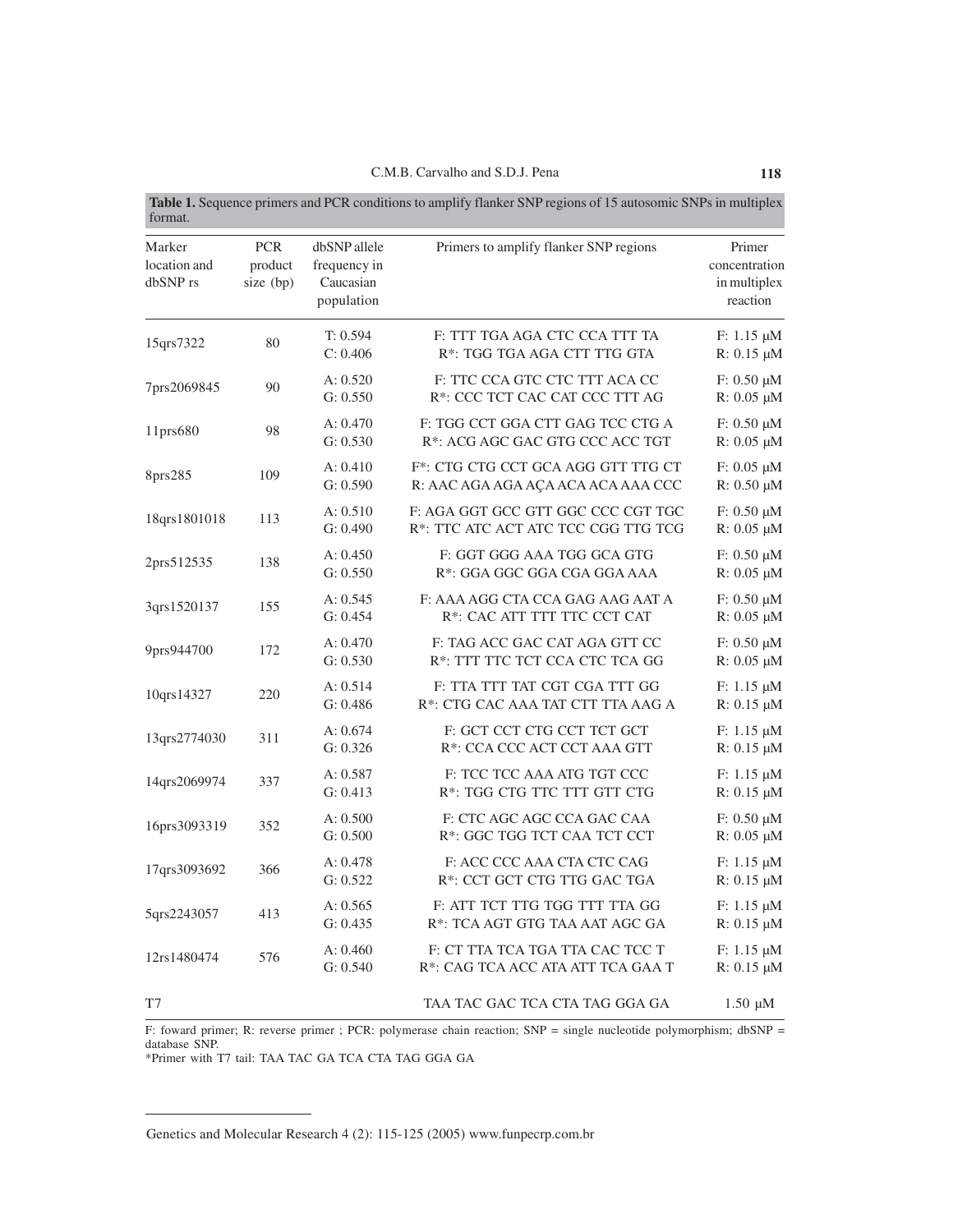

Figure 1. Schematic representation of the multiplex minisequencing protocol. Four distinct major steps can be distinguished. 1) Polymerase chain reaction (PCR): each SNP target-containing region is amplified using primers that flank it. We designed different PCR product sizes for each SNP selected, optimizing them in a multiplex reaction. 2) ExoSap treatment: after inspection of the PCR product in a polyacrylamide gel, the amplicons are treated with exonuclease I (Exo I) and shrimp alkaline phosphatase (Sap) to eliminate primers and dNTPs not used in the reaction. 3) Minisequencing reaction: the technique is based on the annealing of a single primer adjacent to the polymorphic target site. The 3'primer is extended by a DNA polymerase in a cycle sequencing reaction using a fluorescently labeled dideoxynucleotide (ddATP) and the other deoxynucleotides (dNTPs). The DNA polymerase will extend the minisequencing primer until a dideoxynucleotide is incorporated, when it stops. The product size varies according to the primer size and the nucleotide sequence that is adjacent to it. Tails of different sizes are added to each primer to allow the type resolution of several SNPs in the same reaction. 4) The minisequencing products are then visualized using an automatic fluorescent DNA sequencer.

with the 3'-extremity complementary to the last base immediately before the polymorphic residue. In order to distinguish between the sizes of the detection products, the primers were synthesized ranging from 20 to 107 nucleotides. The desired sized of the primers were adjusted by addition of a piece of a "neutral" sequence at the 5' extremity. The polynucleotide sequence of the "neutral" sequences was based on the sequence of pUC18, since this plasmid does not match any human sequences in the NCBI non-redundant database. In the minisequencing multiplex, the distance between the two SNP alleles varied from one to 10 nucleotides, depending on the allele present at the SNP target and the subsequent sequences (Table 2). For each 3-bp DNA fragment size interval, one SNP locus could be detected. All the primers used in minisequencing were purified by HPLC.

#### **Minisequencing reaction and electrophoresis**

Multiplex PCR minisequencing was performed in a 12.5-µl volume with 1 µl purified PCR product and 0.01-0.5 µM of the primers (Table 2). The PCR reaction contained 0.5 µM

Genetics and Molecular Research 4 (2): 115-125 (2005) www.funpecrp.com.br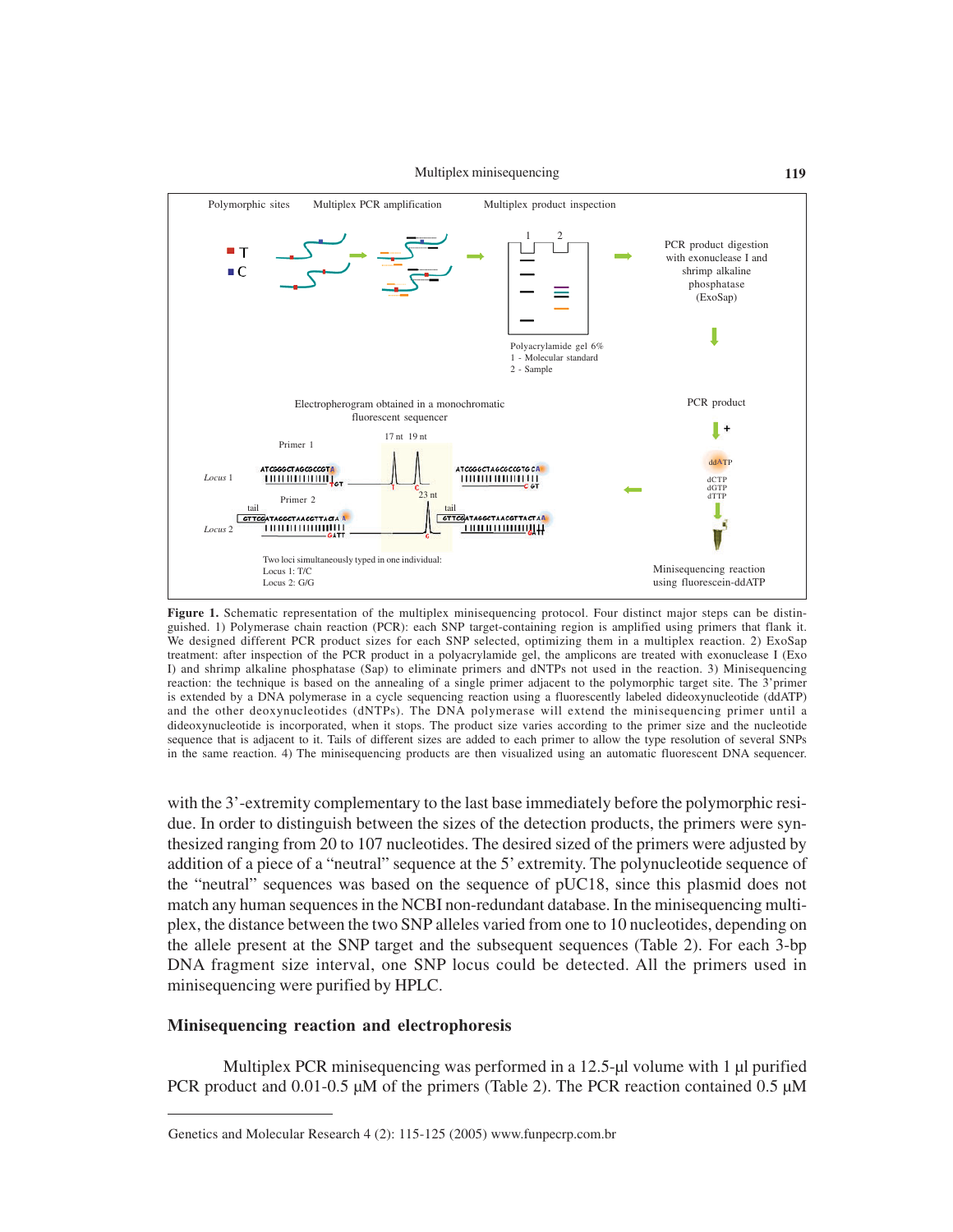# C.M.B. Carvalho and S.D.J. Pena **120**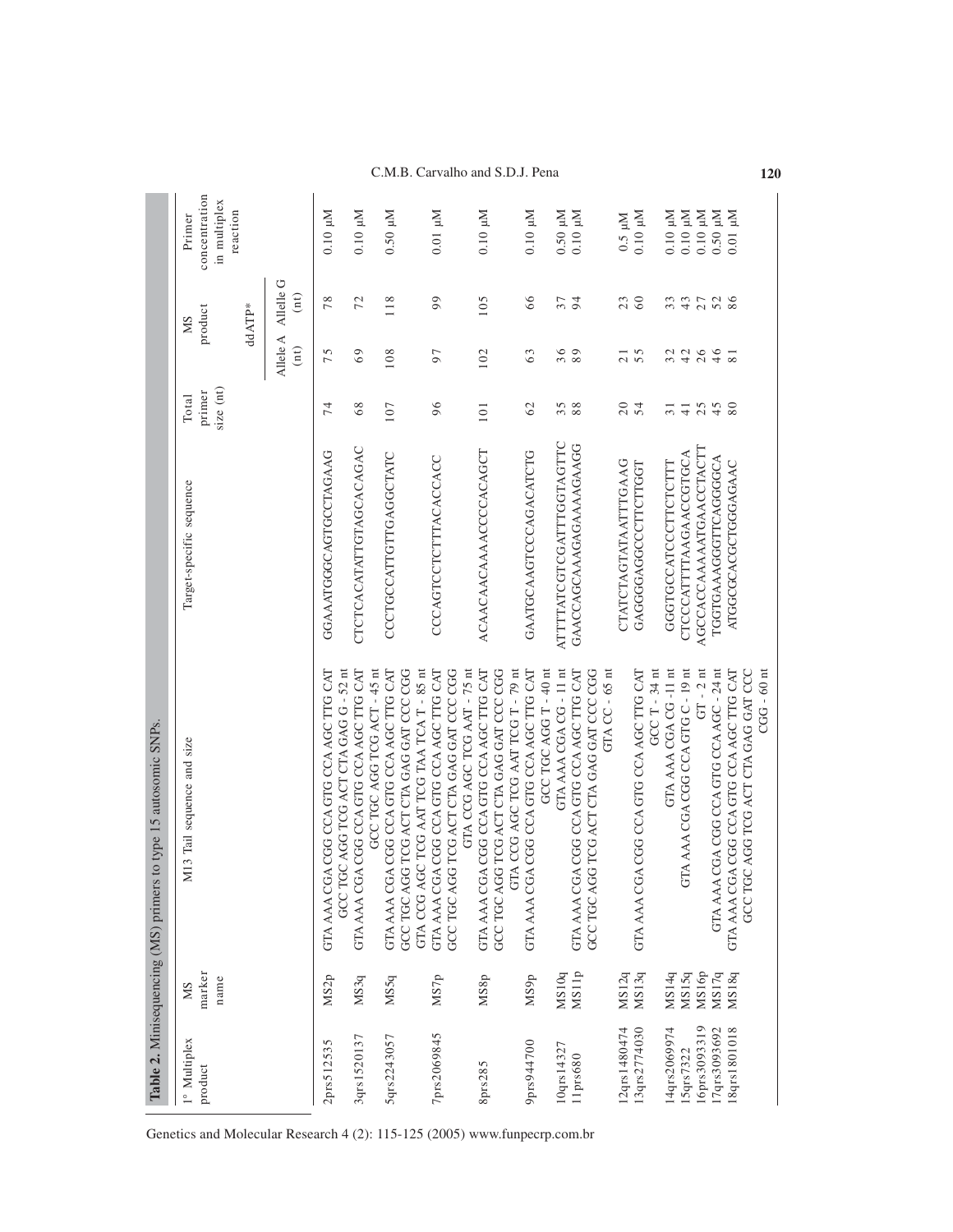ddATP labeled with fluorescein (NEL402-Perkin Elmer Life Sciences, Boston, MA, USA), 0.5 µM unlabeled dCTP, dTTP and dGTP, 3.5 mM  ${ {\rm MgCl}_2}$ , 1x Thermo Sequenase buffer, and 1 unit Thermo Sequenase DNA Polymerase (Amersham Biosciences, Uppsala, Sweden). The thermal cycling was performed as "hot start": the enzyme was added 2 min after an initial denaturation. The "cycle sequencing" reaction consisted of 80°C for 5 min, followed by 30 cycles of 95°C for 30 s, 55°C for 30 s and 72°C for 20 s.

The minisequencing products were applied in a 6% denaturing polyacrylamide gel and resolved in a fluorescent automatic DNA sequencer ALF (Amersham Biosciences). The analyses were done in the software package Allelinks (Amersham Biosciences).

## **RESULTS**

#### **PCR multiplex**

It was necessary to experiment with the concentration of each primer to obtain a good multiplex result. The final concentrations are shown in Table 1. A silver-stained polyacrylamide gel of the multiplex products is shown in Figure 2. We were forced to eliminate one SNP (12q) from the multiplex format, because it did not produce visible peaks in it, despite working very well in the simplex format.



**Figure 2.** Silver-stained polyacrylamide gel showing the first genomic SNP multiplex. The size of each product is specified in base pairs. *Lane 1*: molecular standards; *lane 2*: individual 1; *lane 3*: individual 2; *lane 4*: blank.

#### **Minisequencing simplex**

Before performing the multiplex minisequencing, we checked the quality of each SNP

Genetics and Molecular Research 4 (2): 115-125 (2005) www.funpecrp.com.br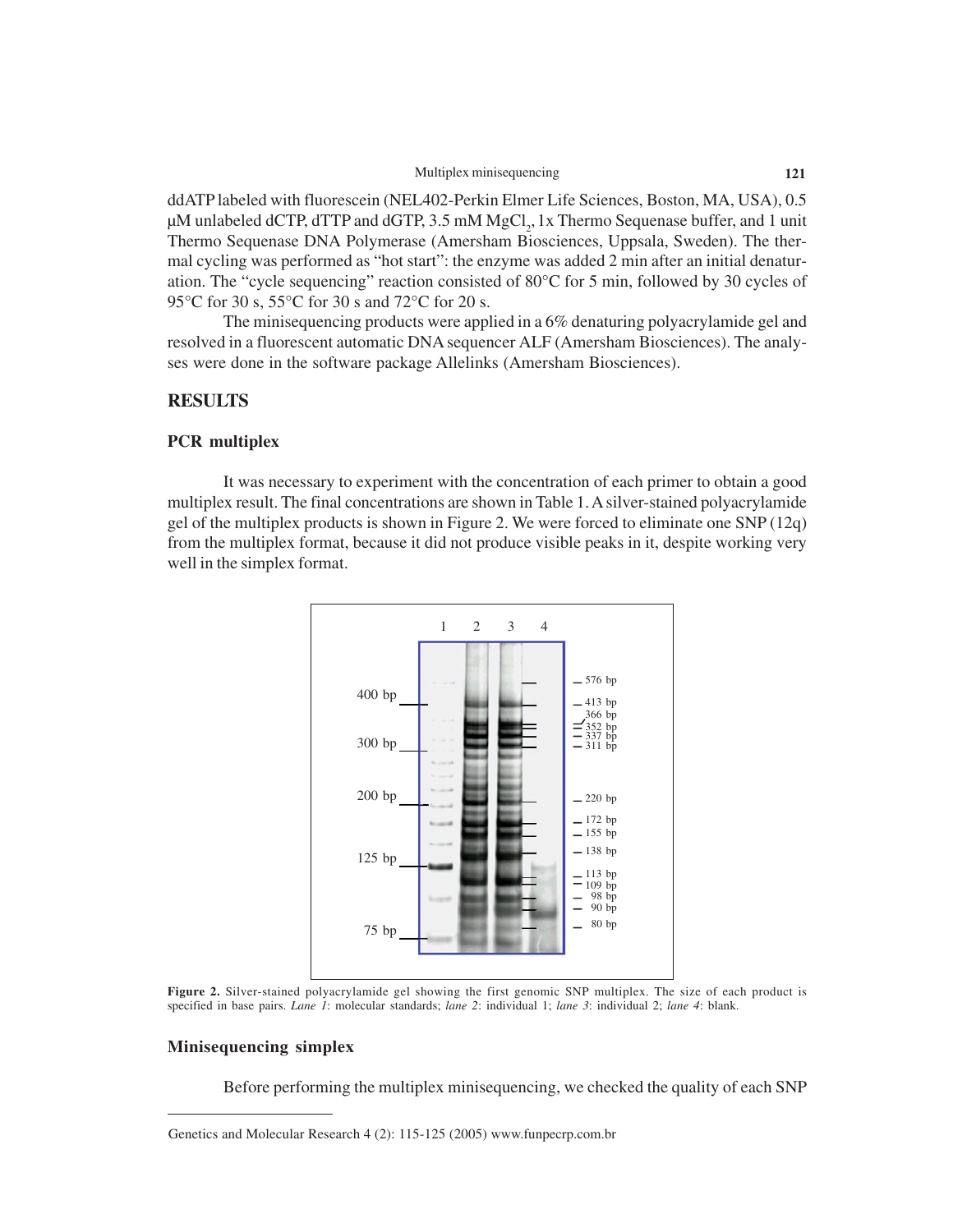minisequencing in a simplex reaction. We used a single individual to do this as can be seen in Figure 3A. We had to exclude one SNP (10q) from the multiplex because its product was consistently weak and the background in its vicinity was high (see Figure 3A). Figure 3B shows the simplex minisequencing results using a pool of 200 unrelated Brazilian individuals and permits visualization of both alleles at all selected loci.



**Figure 3.** Simplex SNP minisequencing. Denaturing polyacrylamide gel (6%; ALF, Amersham Biosciences), with each lane showing a SNP minisequencing product. The chromosome map position of each SNP is specified. **A.** Typing of a single individual. **B.** Typing of a pool containing DNA from 200 individuals.

# **Minisequencing multiplex**

To obtain good results in the multiplex minisequencing protocol it was necessary to experiment with primer concentrations, so that peak sizes became relatively even (Figure 4).

Genetics and Molecular Research 4 (2): 115-125 (2005) www.funpecrp.com.br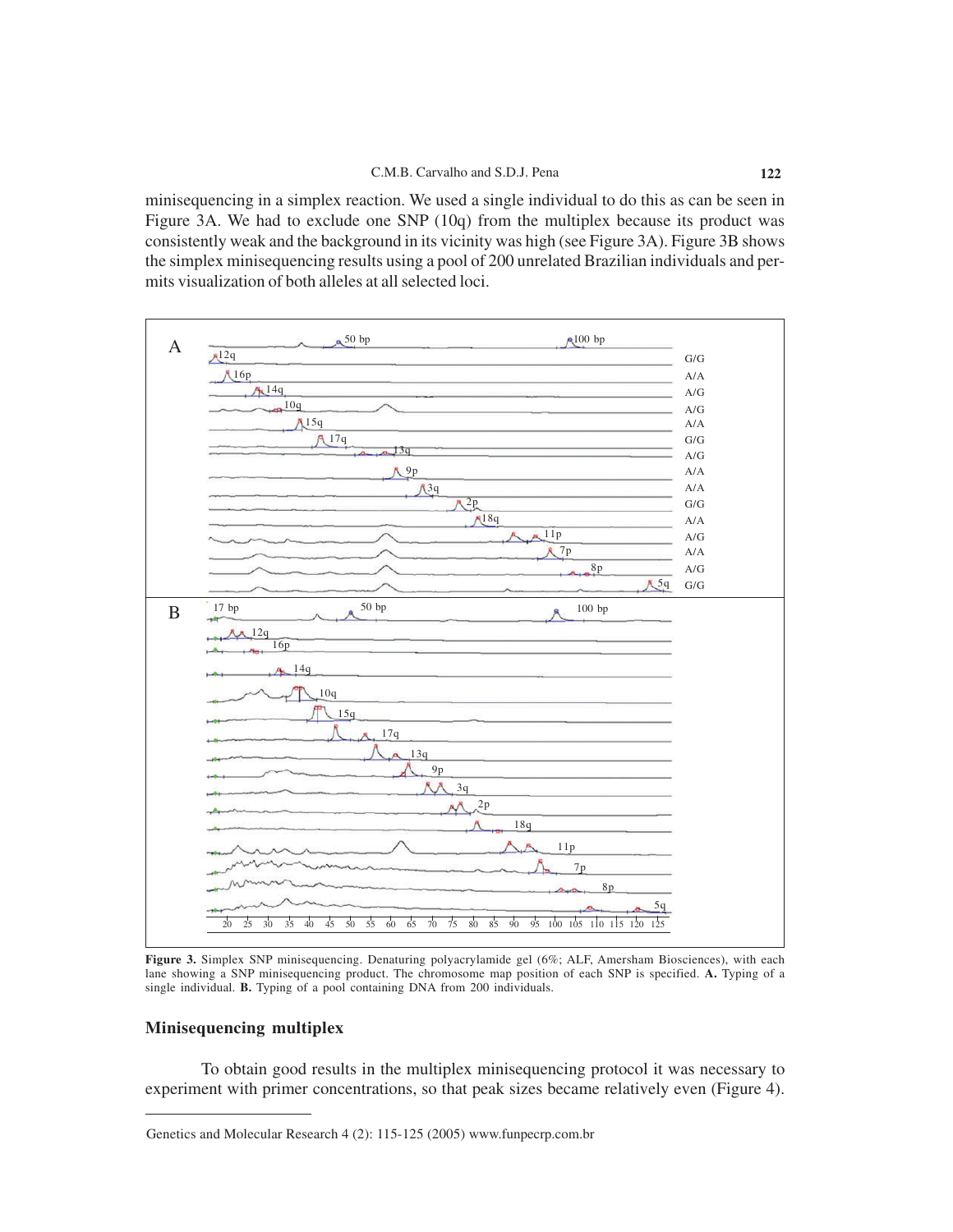We were forced to eliminate one SNP (5q) from the multiplex format, because it did not show products despite working very well in the simplex format. Thus, after having to remove three SNPs from the original set of 15, we obtained a reliable multiplex minisequencing protocol that allowed us to type 12 SNPs in a simple, direct and routine fashion.



**Figure 4.** Multiplex minisequencing system with 12 SNP *loci*. The multiplex was used to type a DNA "pool" of 200 individuals.

# **DISCUSSION**

We used SNPs chosen from a public database as a test model to develop a multiplex minisequencing protocol. The protocol has wide applicability in the genotyping of SNPs or in the diagnosis of point mutations in human diseases. During the development of this protocol we observed several important aspects that have to be observed to obtain satisfactory results.

In the first multiplex PCR reaction that will provide the templates for the minisequencing reaction, the most important aspect identified was the optimization of the yields of each PCR product. Weakly amplified products never worked well in the minisequencing protocol. However, strong amplification is no guarantee of success, especially with large amplicons. For instance, the SNPs 5q (413 bp) and 12q (576 bp) both presented a good yield in PCR and strong minisequencing peaks if they were done in simplex format, but not in multiplex. In general, shorter products are easier to adjust to the multiplex format and should be preferred. A uniform tail in the primers, such as the T7 sequence that we utilize, helps with the optimization of the multiplex system, because it will reduce the sequence differences among the primers during the PCR.

During the optimization of the purification step we also tested other protocols. One of them was based on magnetic beads coated with streptavidin (Syvanen et al., 1993). We synthesized biotin-linked primers, which have affinity to the streptavidin beads, allowing the elimination of primers and dNTPs not used in the PCR reaction. Although this is an elegant approach, the enzymatic purification method using ExoSAP was easier, faster and more efficient.

The quality of the primers was observed to be an important factor in minisequencing protocols. The multiplex reaction is done using a mix of different size primers with diverse sequences that could interact and be extended by DNA polymerase generating strong background signals. Besides, each primer has contaminants produced during its synthesis. Initially we used non-purified primers during minisequencing multiplex optimization and obtained high background signals and some weak peaks. When we switched to HPLC-purified primers we observed that the purification step was especially important for primers longer than 60-mers (data not shown).

Genetics and Molecular Research 4 (2): 115-125 (2005) www.funpecrp.com.br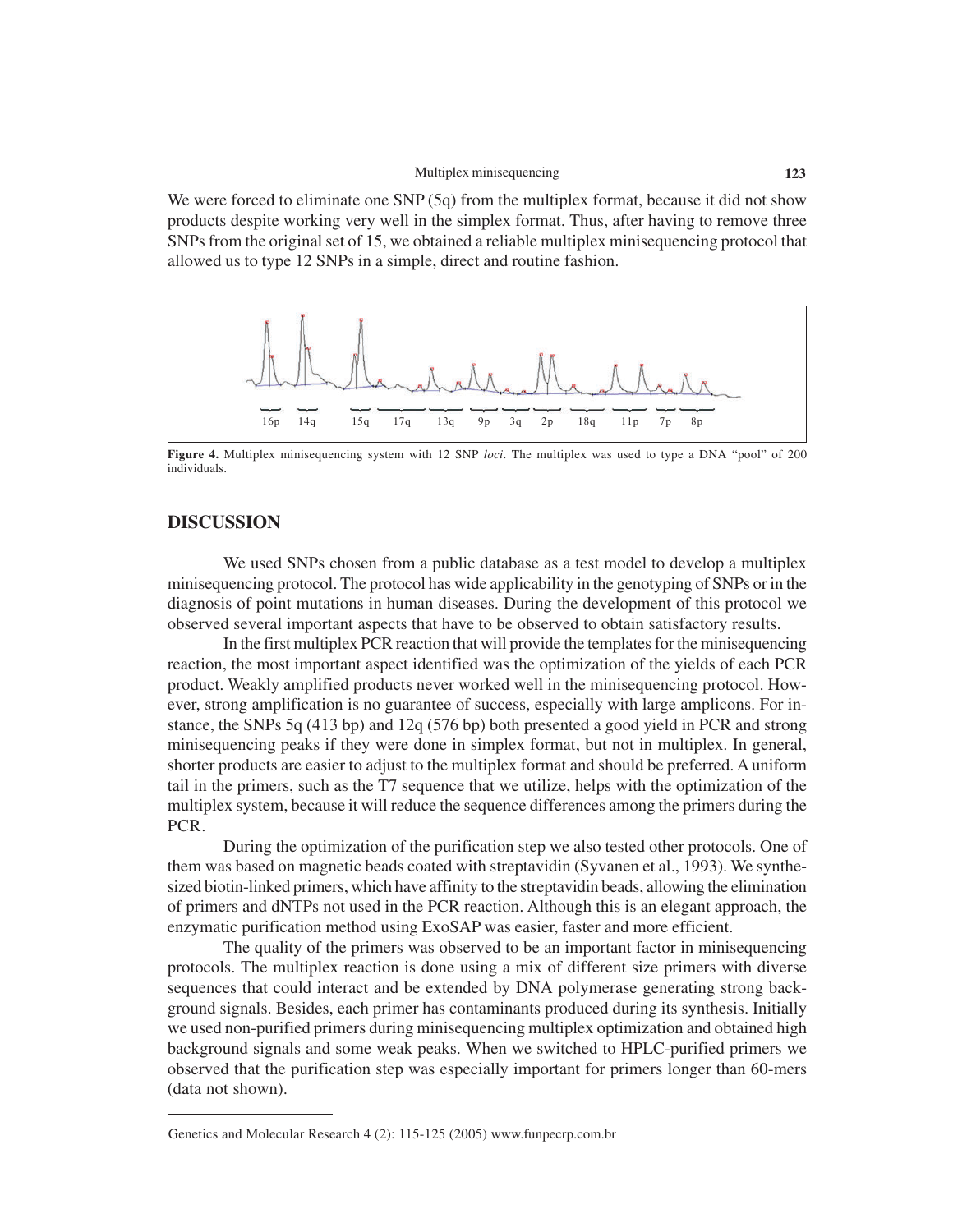Some minisequencing products presented stronger signal than others. Because of this we altered each primer concentration in the multiplex until we could obtain relatively even results. We could not establish why the primers presented such different peak heights. We used the Spearman coefficient and Kendall coefficient (SPSS Inc., Chicago, IL, USA) to evaluate the relationship between the peak signal quality in the multiplex and specific primer characteristics such as melting temperature (Tm), CG content or primer size through. However, no significant correlation coefficients were seen (data not shown).

The minisequencing primer tail must be selected with caution. Initially, we used tails formed by GATC repetition but we obtained product sizes different from the predicted ones. Most probably GATC tails can form internal annealing bonds that resist the denaturing conditions used in the gels. The selection of tails based on the sequence of pUC18 solved this problem.

In conclusion we successfully produced a reliable multiplex system for simultaneous typing of 12 SNPs. This can be used as a model for accurate, simple and inexpensive genotyping of single nucleotide polymorphisms or in the diagnosis of point mutations in human diseases.

# **ACKNOWLEDGMENTS**

We would like to thank Neuza Antunes, Kátia Barroso and Míriam Rodrigues for technical assistance. Research supported by the Conselho Nacional de Desenvolvimento Científico e Tecnológico of Brazil (CNPq).

# **REFERENCES**

- **Alves-Silva, J., da Silva Santos, M., Guimaraes, P.E., Ferreira, A.C., Bandelt, H.J., Pena, S.D.** and **Prado, V.F.** (2000). The ancestry of Brazilian mtDNA lineages. *Am. J. Hum. Genet. 67*: 444-461.
- **Amir, R.E., Van den Veyver, I.B., Wan, M., Tran, C.Q., Francke, U.** and **Zoghbi, H.Y.** (1999). Rett syndrome is caused by mutations in X-linked MECP2, encoding methyl-CpG-binding protein 2. *Nat. Genet*. *23*: 185-188.
- **Bazrafshani, M.R., Ollier, W.E.** and **Hajeer, A.H.** (2000). A novel PCR-RFLP assay for the detection of the single nucleotide polymorphism at position -1082 in the human IL-10 gene promoter. *Eur. J. Immunogenet*. *27*: 119-120.
- **Carvalho-Silva, D.R., Santos, F.R., Rocha, J.** and **Pena, S.D.** (2001). The phylogeography of Brazilian Ychromosome lineages. *Am. J. Hum. Genet. 68*: 281-286
- **Dietz-Band, J.N., Turco, A.E., Willard, H.F., Vincent, A., Skolnick, M.H.** and **Barker, D.F.** (1990). Isolation, characterization, and physical localization of 33 human X-chromosome RFLP markers. *Cytogenet. Cell Genet*. *54*: 137-141.
- **Gibbs, D.A., Headhouse-Benson, C.M.** and **Watts, R.W.** (1986). Family studies of the Lesch-Nyhan syndrome: the use of a restriction fragment length polymorphism (RFLP) closely linked to the disease gene for carrier state and prenatal diagnosis. *J. Inherit. Metab. Dis. 9*: 45-57.
- **Haak, W., Burger, J.** and **Alt, K.W.** (2004). ABO genotyping by PCR-RFLP and cloning and sequencing. *Anthropol. Anz. 62*: 397-410.
- **Hinds, D.A., Stuve, L.L., Nilsen, G.B., Halperin, E., Eskin, E., Ballinger, D.G., Frazer, K.A.** and **Cox, D.R.** (2005). Whole-genome patterns of common DNA variation in three human populations. *Science 307*: 1072-1079.
- **Inagaki, S., Yamamoto, Y., Doi, Y., Takata, T., Ishikawa, T., Imabayashi, K., Yoshitome, K., Miyaishi, S.** and **Ishizu, H.** (2004). A new 39-plex analysis method for SNPs including 15 blood group loci. *Forensic Sci. Int. 144*: 45-57.
- **Just, R.S., Irwin, J.A., O'Callaghan, J.E., Saunier, J.L., Coble, M.D., Vallone, P.M., Butler, J.M., Barritt, S.M.** and **Parsons, T.J.** (2004). Toward increased utility of mtDNA in forensic identifications. *Forensic Sci. Int*. *146* (Suppl): S147-S149.

Genetics and Molecular Research 4 (2): 115-125 (2005) www.funpecrp.com.br